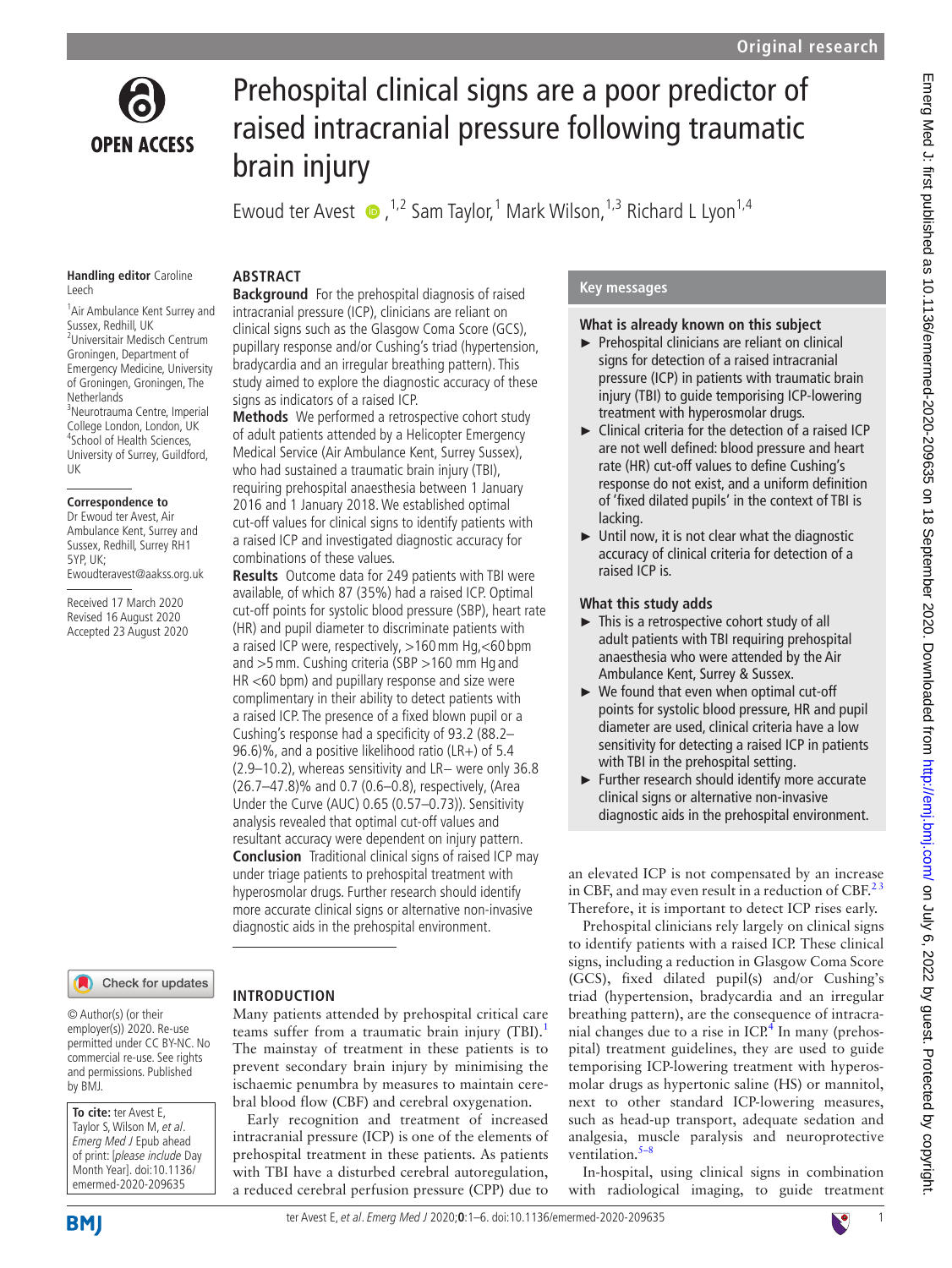of raised ICP has been shown to be equivalent to direct ICP measurements in terms of impact on patient outcome.<sup>[9](#page-5-4)</sup> However, in the prehospital situation, there are several potential limitations. First, radiological imaging modalities are not available. Second, clinical criteria for the detection of a raised ICP were not well defined: blood pressure (BP) and heart rate cut-off values to define Cushing's response do not exist. In addition, a uniform definition of 'fixed dilated pupils' in the context of TBI is lacking.<sup>7</sup> Finally, the Cushing's response may be obscured by significant comorbidity, especially (haemorrhagic) shock. This may impact the diagnostic accuracy of clinical criteria to detect a raised ICP.

In this study, we aimed to establish evidence-based cut-off values for clinical signs to identify patients with a raised ICP and investigated diagnostic accuracy for (combinations of) these variables.

## **METHODS**

## **Study setting and design**

This is a retrospective cohort study of all adult patients with TBI requiring prehospital anaesthesia who were attended by the Air Ambulance Kent, Surrey & Sussex (AAKSS) between 1 January 2016 and 1 January 2018. AAKSS is a Helicopter Emergency Medical Service (HEMS) covering three counties in the south east of England with a resident population of 4.5million and transient population of up to 8million. Two doctor/paramedic teams respond in either a helicopter or response car from one base. The service attends approximately 2000 patients per year.

## **Study population**

Patients were eligible for inclusion in the study if they were 18 years or older at the time of injury and had sustained blunt head trauma (with or without other traumatic injury) requiring prehospital emergency anaesthesia. Excluded patients included those with non-traumatic intracranial pathology resulting in a reduced GCS (including intracranial bleeds and space occupying lesions with or without signs of raised ICP on CT); patients who died before arrival in hospital and patients for whom follow-up data regarding ICP raise were unavailable.

## **Prehospital treatment**

All patients attended by AAKSS with TBI receive neuroprotective care. This includes RSI with opiate premedication, $10$  neuroprotective ventilation (aiming for normocapnia and normal oxygen saturations (SpO<sub>2</sub>)), head up transport where possible and transport without a cervical collar. AAKSS crews carry 500mL of HS (NaCl 5%). Patients receive 6mL/kg to a maximum of 350 mL as per service operating procedure (SOP), when they show 'signs of actual or impeding cerebral herniation as a result of severe head injury as evidenced by unilateral or bilateral pupil dilatation in association with GCS<8or progressive hypertension (systolic blood pressure (SBP) 160 mm Hg) and bradycardia (<60bpm)'. HS was not administered by other prehospital care providers in the AAKSS operating region.

## **Clinical endpoints**

The endpoints of interest in this study were defined as:

- ► Optimal cut-off values for clinical variables to identify patients with an increased ICP as a result of TBI in the prehospital setting.
- The accuracy of the best combination of clinical criteria for the identification of patients with a raised ICP as a result of TBI.

# **Definitions**

As direct in-hospital ICP measurements were not performed in the majority of patients, a surrogate combined endpoint was used to establish which patients had an elevated ICP as a result of their TBI. ICP was regarded as elevated when, in the first 24hours after hospital admission, either ICP was >25mm Hg (as measured invasively)<sup>[2](#page-5-1)</sup> or when patients underwent craniectomy within 24hours of admission. When neither craniectomy nor direct ICP measurement was performed, reported CT scan results were used as a surrogate for ICP measurements. ICP was presumed to be elevated when the radiology report mentioned one of the following: herniation (subfalcine, transtentorial, uncal or cerebellar (tonsillar)), midline shift or significant mass effect with either subdural haematoma, epidural haematoma, cerebral contusion or traumatic subarachnoid bleed.<sup>11</sup> When any of these injuries were present without a mass effect as described by the radiologist, ICP was regarded as not elevated. For the purpose of this study, Cushing's response was defined as the presence of hypertension and bradycardia. No attempt was made to assess irregular respiration as this was a retrospective study relying on documentation. Code red patients were defined as patients with suspected ongoing bleeding who, according to the treating clinicians, had a potential to require prehospital or in-hospital transfusion of blood products.

# **Data acquisition**

Data on patient characteristics, prehospital vital signs and treatments were retrieved from the electronic patient clinical record system AAKSS uses (HEMSBase V.2.0, Medic One Systems, UK). The following data were retrieved from the patient record: patient characteristics (age and gender), clinical findings on arrival of HEMS (first recorded heart rate (HR), SBP, diastolic blood pressure (DBP), mean arterial pressure (MAP), GCS, including eye–motor and verbal subscores), pupil diameters and responsiveness, body regions injured (isolated head injury or multisystem injuries), highest SBP, DBP and MAP and lowest HR anytime during prehospital care. Administration of HS, CT scan results, ICP measurements and surgical notes from the first 24hours in hospital were noted. To minimise the impact of spurious readings for HR and BP, highest and lowest values were calculated as averages of three consecutive recordings.

## **Patient and public involvement**

Lay representation on the AAKSS charity board expressed support for further research being undertaken into TBI. Patients were not directly involved in the design, recruitment or conduct of the study. The results and impact of the study will be shared with the lay representatives.

# **Statistics**

Descriptive statistics are given as mean (95%CI) or median (IQR). Missing data are reported in the 'Results' section according to the Standards for Reporting Diagnostic Accuracy (STARD) guideline. Comparisons across groups were made using Student's t-test, Mann-Whitney U test or Fisher's exact test where appropriate. Optimal cut-off values to discriminate between subjects with and without an increased ICP were subsequently determined for the continuous variables HR and SBP under the condition of equal 'cost' of misclassification of cases and non-cases by calculating the maximum Youden Index for each variable. Likelihood ratios, sensitivities and specificities were calculated for (combinations of) clinical criteria to detect an increased ICP. Receiver Operating Characteristics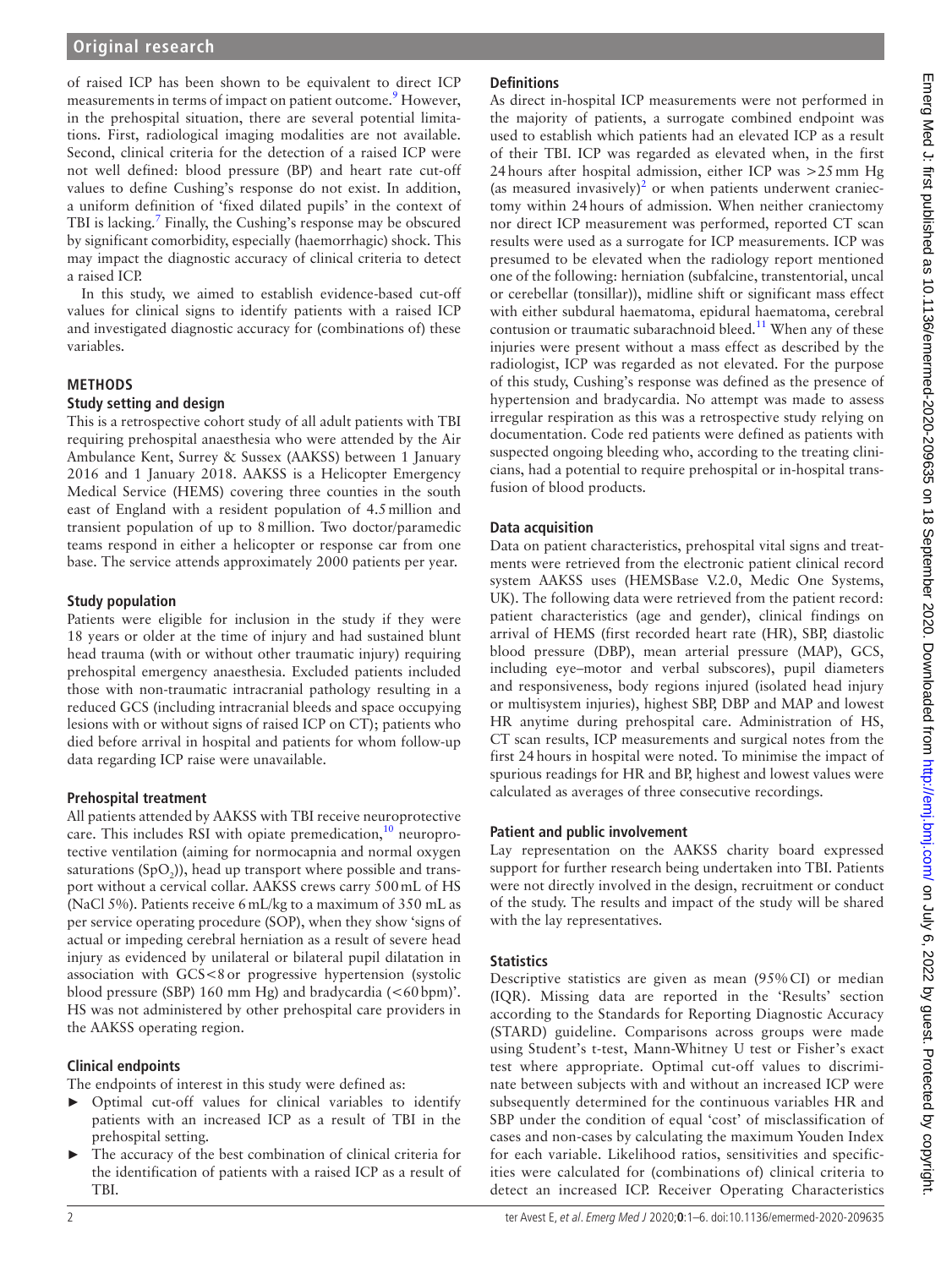

<span id="page-2-0"></span>**Figure 1** Study population. PHEA, prehospital emergency anaesthesia.

(ROC) analysis was performed to calculate and compare Areas under the Curve (AUCs) for different (combinations) of clinical criteria. Preplanned sensitivity analysis was performed for subgroups of patients with isolated head injuries and for patients who were declared code red. A p value<0.05 was considered statistically significant. Statistical analysis was performed using SPSS V.26 for Mac statistical package (SPSS, Chicago, Illinois, USA).

# **RESULTS**

## **Study population**

During the study period, a total of 3100 patients were attended by AAKSS. Of which, 323 patients fulfilled inclusion criteria, and for 249 of them clinical criteria and follow-up data on (surrogate) ICP were available [\(figure](#page-2-0) 1). All of these patients had recordable HR and BP.

One hundred and sixty-two patients (65.0%) had no raised ICP, whereas eighty-seven (35.0%) had either a raised ICP  $(n=10)$ , underwent craniectomy within 24 hours  $(n=2)$  or had at least one CT surrogate for raised ICP (n=75): 6 patients demonstrated herniation, 49 midline shift and 20 a significant mass effect. These patients are further referred to as patients with a raised ICP. The characteristics of our study population stratified by their ICP are presented in [table](#page-2-1) 1.

<span id="page-2-1"></span>**Table 1** Characteristics of patients with a blunt head trauma (with or without injuries to other body regions) requiring prehospital anaesthesia (n=249)

| All subjects  | <b>Normal ICP</b>       | <b>Raised ICP</b>          | P value*               |
|---------------|-------------------------|----------------------------|------------------------|
|               |                         |                            |                        |
|               |                         |                            |                        |
|               |                         |                            | 0.009                  |
| 183 (73.4)    | 117(72.2)               | 66 (75.8)                  | 0.36                   |
|               |                         |                            |                        |
| 93 (37.3)     | 46 (28.3)               | 47 (54.0)                  | < 0.0001               |
| 154 (61.8)    | 114(70.4)               | 40 (46.0)                  | < 0.001                |
| 53(21.3)      | 40 (24.7)               | 13 (14.9)                  | 0.07                   |
| 2(0.8)        | 2(1.2)                  |                            |                        |
|               |                         |                            |                        |
| 7(7)          | 6(6)                    | 5(5)                       | < 0.001                |
| 1(2)          | 2(2)                    | 1(1)                       | 0.001                  |
| 4(3)          | 5(2)                    | 2(4)                       | < 0.001                |
| 2(2)          | 2(3)                    | 1(1)                       | 0.001                  |
| 144 (132-157) | 131 (120-141)           | 168 (140-196)              | 0.005                  |
| 106 (93-118)  | $102(91-113)$           | $112(83 - 141)$            | 0.47                   |
|               |                         |                            |                        |
| 153 (149-157) | 149 (145-153)           | 160 (154-167)              | 0.003                  |
| 103 (100-106) | 102 (98-106)            | 104 (99-110)               | 0.48                   |
| 120 (116-123) | 114 (113-122)           | 123 (118-129)              | 0.11                   |
| 82 (79-85)    | 85 (82-89)              | $77(72 - 77)$              | 0.003                  |
| 94(36.3)      | 51(31.5)                | 43 (49.5)                  | 0.004                  |
| 41 (15.8)     | 19(11.7)                | 22(25.3)                   | 0.007                  |
| 15(6.0)       | 5(3.0)                  | 10(11.4)                   | 0.011                  |
| 31(12.4)      | 6(3.7)                  | 25(28.7)                   | < 0.001                |
|               |                         |                            |                        |
| 58 (23.3)     | 15(9.3)                 | 43 (49/4)                  | < 0.001                |
|               | $(n=249)$<br>49 (46-51) | $(n=162)$<br>$47(43 - 50)$ | $(n=87)$<br>54 (49-59) |

Represented are mean values except for GCS (median (IQR)).

\*Represented are unadjusted p values.

†To minimise the impact of spurious readings, highest/ lowest values were averages of three consecutive recordings: the highest/lowest recorded, and the readings before and after. DBP, diastolic blood pressure; GCS, Glasgow Coma Scale; HEMS, Helicopter Emergency Medical Service; HR, heart rate; HS, hypertonic saline; ICP, intracranial pressure; MAP, mean arterial pressure; SBP, systolic blood pressure; TBI, Traumatic Brain Injury.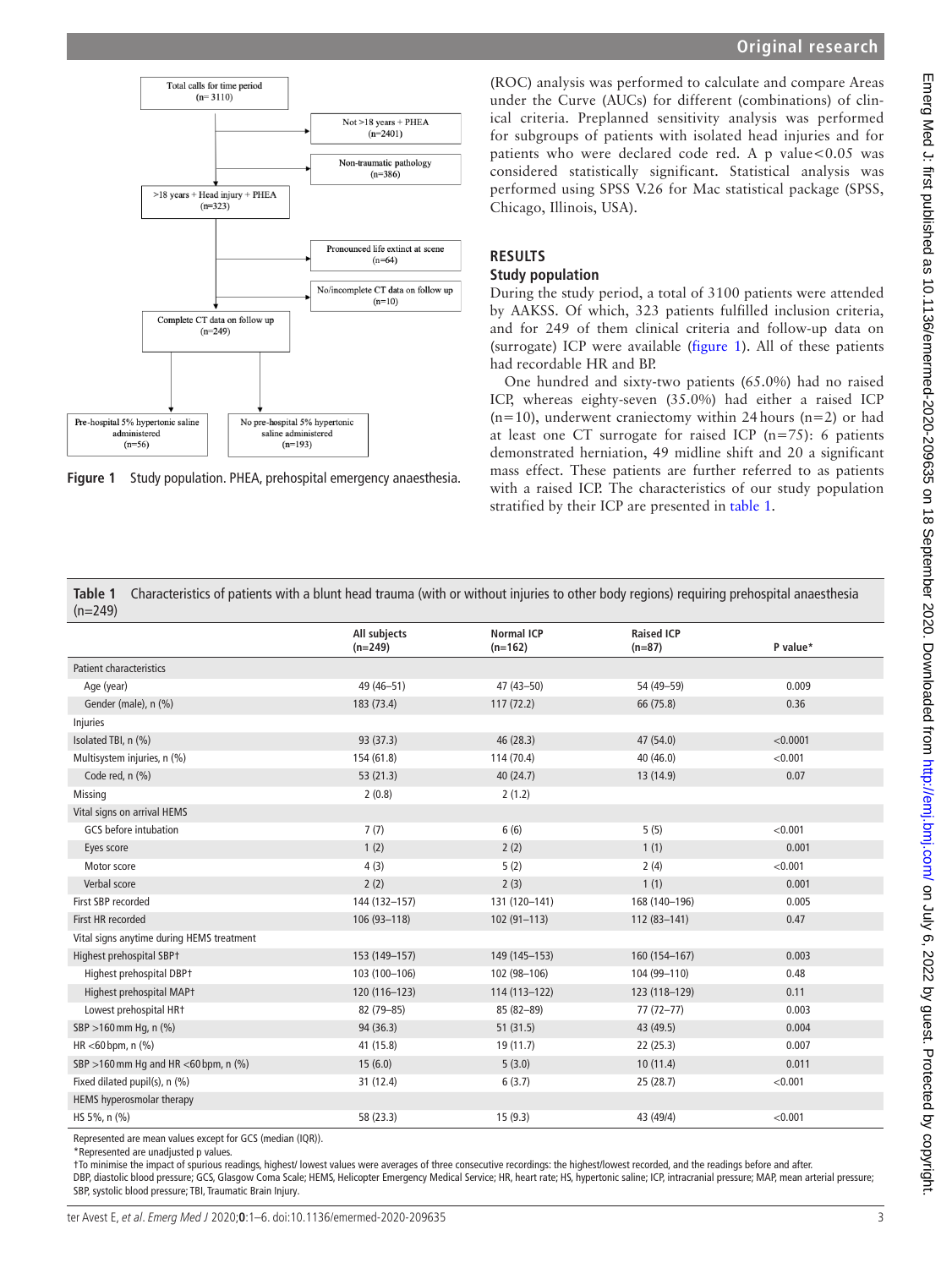<span id="page-3-0"></span>**Table 2** Diagnostic accuracy of (individual components of) clinical criteria to discriminate the presence of a raised intracranial pressure in patients with severe blunt head injury (n=249)

|                                            | Sensitivity      | Specificity          | $LR+$             | $LR-$          | <b>AUC</b>          |
|--------------------------------------------|------------------|----------------------|-------------------|----------------|---------------------|
| Fixed $pupil(s) > 5$ mm                    | 28.7 (19.5-39.4) | $96.3(92.1 - 98.6)$  | $7.8(3.3-18.2)$   | $0.7(0.7-0.9)$ | $0.63(0.55 - 0.70)$ |
| $HR < 60$ bpm                              | 25.3 (16.6-35.8) | 88.3 (82.3-92.8)     | $2.2(1.2 - 3.8)$  | $0.9(0.7-1.0)$ | $0.57(0.49 - 0.64)$ |
| $SBP > 160$ mm Hq                          | 49.4 (38.5–60.4) | $68.5(60.8 - 75.6)$  | $1.6(1.2 - 2.1)$  | $0.7(0.6-0.9)$ | $0.59(0.52 - 0.67)$ |
| $HR < 60$ and SBP $>160$                   | $11.5(5.7-20.1)$ | 96.9 (92.9-98.9)     | $3.7(1.3 - 10.6)$ | $0.9(0.8-1.0)$ | $0.54(0.47-0.62)$   |
| Fixed pupils>5 mm or (HR <60 and SBP >160) | 36.8 (26.7-47.8) | $93.2 (88.2 - 96.6)$ | $5.4(2.9-10.2)$   | $0.7(0.6-0.8)$ | $0.65(0.57-0.73)$   |

AUC, Area Under the Curve; HR, heart rate; LR+, positive likelihood ratio; LR−, negative likelihood ratio; SBP, systolic blood pressure.

Patients who had raised ICP more often suffered from multisystem injuries (as opposed to isolated TBI), were on average older, had a higher SBP and a lower HR on arrival of the HEMS team, and often had one or two dilated and unreactive pupils compared with patients who did not have a raised ICP.

## **Accuracy of clinical criteria for the detection of a raised ICP in the prehospital environment**

AUCs for SBP, HR and pupil size were respectively 0.66 (0.59– 0.73), 0.43 (0.35–0.51) and 0.63 (0.55–0.70). Optimal cut-off points (as derived using ROC statistics) for SBP, HR and pupil diameter to discriminate patients who had a raised ICP were respectively  $>160 \text{ mm}$  Hg,  $< 60 \text{ ppm}$  and  $> 5 \text{ mm}$ . Diagnostic accuracy of different clinical criteria and combinations of criteria for the detection of a raised ICP are shown in [table](#page-3-0) 2. The presence of one or two fixed dilated pupils was the best overall predictor of a raised ICP with an AUC of 0.63. Whereas a Cushing's response had a high specificity (96.9%) for the detection of a raised ICP, sensitivity was very low (11.5%). As expected, pupil changes and Cushing criteria were complimentary in their ability to detect a raised ICP: 7 patients with a raised ICP had no fixed dilated pupil but met Cushing's criteria, whereas 22 patients did not fulfil Cushing's criteria, but did have 1 or 2 fixed dilated pupils. Both criteria combined (presence of (a) fixed dilated pupil(s)>5mm or a Cushing's response (SBP >160mm Hg and HR <60bpm) yielded an AUC of 0.65. Although specificity of this most predictive combination of clinical criteria was high (93.2%), sensitivity was very low (36.8%, [table](#page-3-0) 2). Only seven patients had a fixed dilated pupil and fulfilled Cushing's criteria (AUC 0.54 (0.46–0.62)).

Sensitivity analysis of the subgroup of patients with isolated head injuries (n=92) revealed that the combined optimal cutoff values for HR, SBP and pupil size were the same as for the study population as a whole. For code red patients, however, the optimal combination to diagnose a raised ICP was an HR  $\langle$  <70 bpm, SBP  $\langle$  130 mm Hg and fixed pupils > 5 mm. Diagnostic accuracy values for both subgroups are presented in [table](#page-3-1) 3.

## **Clinical criteria in relation to treatment provided**

A total of 43 patients had a fixed dilated pupil (>5mm) or a head injury with a Cushing's response (HR <60 bpm and SBP >160mm Hg) anytime in the presence of the HEMS crews. Thirty-two patients received subsequent ICP-lowering treatment with 6mL/kg HS 5% of whom twenty-seven were found to have a raised ICP. Eleven patients did not receive ICP-lowering treatment, of which five had a raised ICP. Of the 206 patients who did not meet clinical criteria for a raised ICP, 24 were treated with HS, of which 15 were found to have a raised ICP on arrival in hospital, and 182 were not treated with HS of which 40 had a raised ICP [\(figure](#page-4-0) 2). Overall, in 190 out of 249 patients (76.3%) the correct decision was made to administer/withhold HS. Strict adherence to the optimal cut-off points for SBP, HR and pupil size as derived in this study would have resulted in a correct decision in 183/249 (73.5%) of the patients.

## **DISCUSSION**

In this study, we demonstrate that clinical signs are a poor predictor of a raised ICP following TBI in the prehospital setting. Treatment decisions based on clinical signs of a raised ICP are correct in around 75% of the cases. This percentage does not improve when optimal cut-off values (SBP  $>160$  mm Hg,  $HR < 60$  bpm and a fixed pupil  $> 5$  mm) are used. Although the specificity of the commonly used combination of clinical criteria (low GCS with fixed dilated pupil(s) and/or Cushing response) is good, sensitivity is poor, and many patients with a raised ICP, signs of significant midline shift, mass effect or (impeding) herniation on arrival in hospital remained undiagnosed.

The low sensitivity of clinical criteria for the prediction of a raised ICP is in line with a previous study investigating the impact of Cushing's sign in the prehospital setting on predicting the need for immediate neurosurgical intervention in trauma patients[.12](#page-5-8) There are several explanations for the low sensitivity as found. First, raised ICP results in pressure gradients between compartments of the brain and a shift of brain structures.<sup>23</sup> Many of the clinical counterparts of raised ICP are the consequence of such shifts (herniations) rather than the absolute

<span id="page-3-1"></span>**Table 3** Diagnostic accuracy of clinical criteria to discriminate the presence of a raised ICP in subgroups of patients with isolated head injury (n=92) and code red patients (n=53)

|                                                                                                                                          | Sensitivity         | <b>Specificity</b> | $LR+$              | $LR-$          | <b>AUC</b>          |  |  |  |
|------------------------------------------------------------------------------------------------------------------------------------------|---------------------|--------------------|--------------------|----------------|---------------------|--|--|--|
| <b>Isolated TBI</b>                                                                                                                      |                     |                    |                    |                |                     |  |  |  |
| Fixed pupils>5 mm or (HR <60 and SBP >160)                                                                                               | 38.3 (24.5–53.6)    | 95.7 (85.2-99.5)   | $8.8(2.2 - 35.8)$  | $0.7(0.5-0.8)$ | $0.66(0.54 - 0.77)$ |  |  |  |
| Code red                                                                                                                                 |                     |                    |                    |                |                     |  |  |  |
| Fixed pupils $>5$ mm or (HR $<$ 60 and SBP $>$ 160)                                                                                      | 53.8 (25.1-80.8)    | 95.0 (83.1-99.4)   | $10.8(2.6 - 45.5)$ | $0.5(0.3-0.9)$ | $0.74(0.56 - 92)$   |  |  |  |
| Fixed pupils $>5$ mm or (HR $<$ 70 and SBP $>$ 130)                                                                                      | $61.5(31.6 - 86.2)$ | 87.5 (73.2-95.8)   | $4.9(2.0 - 12.4)$  | $0.4(0.2-0.9)$ | $0.75(0.57-0.92)$   |  |  |  |
| AUC, Area Under the Curve; HR, heart rate; LR+, positive likelihood ratio; LR-, negative likelihood ratio; SBP, systolic blood pressure. |                     |                    |                    |                |                     |  |  |  |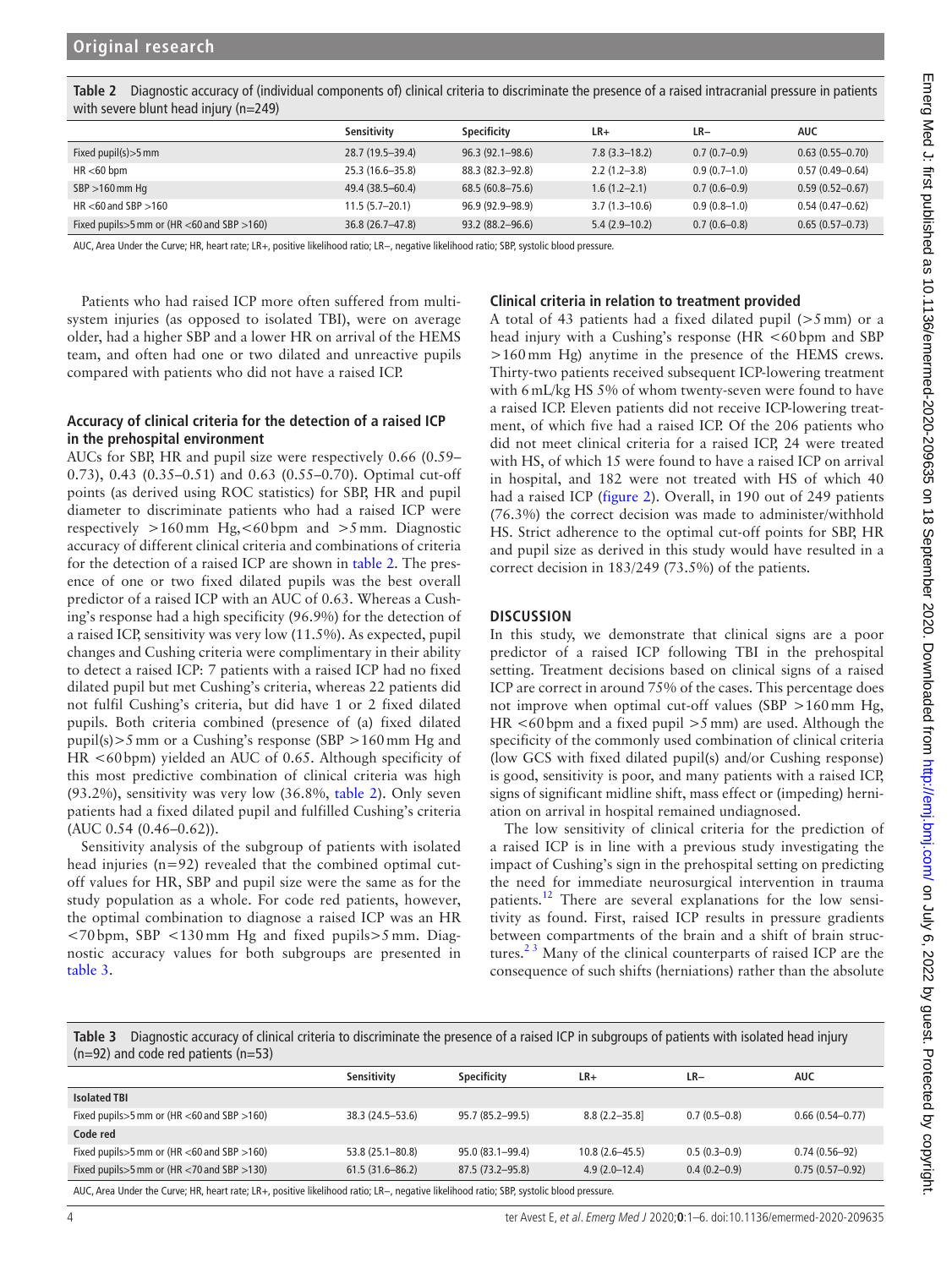

<span id="page-4-0"></span>**Figure 2** Clinical criteria of increased ICP in relation to treatment provided. HTS, hypertonic saline; ICP, intracranial pressure.

level of ICP. For example, pupillary dilation results from caudal displacement of the diencephalon, whereas a raise in BP and bradycardia result from brainstem distortion.<sup>2</sup> Both, however, are late signs of a rise in ICP, and significant shift may already be present before these develop. Second, sensitivity of clinical signs may be impaired by the fact that these do not always develop despite significant swelling. This may especially be true in the elderly population where significant transtentorial herniation can occur as a result of a temporal haematoma, without a significant reduction in GCS or development of (other) clinical signs of (impeding) herniation.<sup>13</sup> Third, overall sensitivity may be impaired due coexisting injuries. Especially in hypovolaemic patients, the traditional Cushing's response may be obscured due to coexisting intravascular volume loss, opposing the effect of the sympathetic surge, thereby contributing to a higher number of false-negative cases. We could not demonstrate this in our study, however, as sensitivity analysis of the subgroup of patients with isolated head injury did not improve diagnostic accuracy significantly. Based on our findings, however, it seems reasonable to use alternative parameters (with a higher HR and lower BP threshold) to define a Cushing's response in patients declared code red, as this improves sensitivity to detect patients with a concomitant rise in ICP. However, due to the relatively small number of code red patients in our cohort, it is hard to recommend specific cut-off values for this cohort. Furthermore, in these patients, maintaining adequate CPP by increasing MAP precedes ICP-lowering treatment to prevent secondary brain injury. Sensitivity may further be affected by spurious reads for vital signs (especially BP), as these are not uncommon in the prehospital situation due to vibrations/movement of the monitor during helicopter or ambulance transport.<sup>14</sup> Although we aimed to minimise the impact of spurious readings for HR and BP on our results by calculating highest BP and lowest HR values as averages of 3 consecutive recordings, we cannot exclude this may have contributed to the low sensitivity as found. Finally, as previous studies have shown, $15-17$  considerable variation may be present between clinicians when it comes to judging pupillary diameters.

In our study, 24 out of 206 patients without clinical signs received HS. It is likely that HS was administered off-SOP to these patients based on the trend in their vital signs (eg, progressive bradycardia during transport) rather than absolute numbers. Eleven patients with clinical signs did not receive HS while meeting SOP criteria. Reasons for withholding HS in these patients were not explicitly recorded for most patients, but most likely included improvement of clinical signs with other

(standard) measures such as analgesia, neuroprotective ventilation and optimisation of  $SpO<sub>2</sub>$ .

Poor sensitivity of clinical signs to predict ICP may have affected treatment decisions in our study population. Although general ICP-lowering treatment (head up transport, adequate sedation and analgesia, muscle relaxation and neuroprotective ventilation) was provided to all patients after TBI, hyperosmolar therapy may have been withheld in a number of patients with false-negative clinical signs. The implications of this on final outcome of these patients remain unclear: although a (prolonged) raised ICP has been shown to be associated with a worse outcome, a proven survival benefit has never been established for hyperosmolar therapy in patients with TBI. $18-20$  As we found that specificity of clinical signs for a raised ICP is high, overtreatment (with a resulting risk of development of acute heart failure, pulmonary oedema and the possibility of developing central pontine myelinosis) $^{21}$  $^{21}$  $^{21}$  is less of a concern when treatment guidelines are followed.

Despite the shortcomings of clinical criteria, alternatives are mostly unavailable in the prehospital setting. In hospital, ocular ultrasound with optic nerve sheath diameter measurements has been shown to be a promising tool for detection of an increased ICP. $^{22}$  Alternatively, new portable near-infrared brain scanners may be a promising addition to clinical signs to identify critical pathology at an early stage in the prehos-pital setting in the near future.<sup>[23 24](#page-5-15)</sup> Until these are available, prehospital clinicians should be aware of the limitations of using clinical signs.

Our study has several limitations. First, due to the retrospective character of the study, selection bias may have influenced our results. We selected patients with blunt head injuries who required prehospital anaesthesia according to the clinical team in attendance, instead of using a cut-off value for GCS, as the latter has been shown to be an unreliable predictor of severe head injury, particularly in elderly trauma patients.<sup>[14](#page-5-10)</sup> Although unlikely, by doing so, we may have missed patients with severe head injuries in our study population. As a result of our patient selection criteria, breathing pattern (part of Cushing's triad) could not be included in the clinical criteria to detect an increased ICP (as PHEA and subsequent sedation make it an invaluable parameter for continued monitoring during transport). This may have influenced sensitivity of clinical criteria in a negative way. Furthermore, only patients with available outcome data were included; as we do not know if certain groups of patients (either very sick or very well patients) specifically were lost to follow-up, we cannot exclude that missing outcome data/ selection bias may have affected the results. Further, treatment factors such as analgesia, sedation, blood product, crystalloid or HS administration may modify HR and SBP, and thereby influence optimal cut-off points. Outcome was defined by direct ICP measurements CT findings. Although morphological changes in TBI result from an increase in ICP, the relation between intracranial shifts and ICP may vary with age due to brain atrophy. CT findings and ICP measurements may also have been influenced by prior HS administration. Finally, ICP measurements are seldom completed within a short time after arrival to the Emergency Department (ED), and may thereby not reflect values representative of prehospital ICP. However, the number of subjects with direct ICP measurement or craniectomy as an endpoint (n=12) in our study was small, and therefore it is unlikely that this has influenced our results significantly.